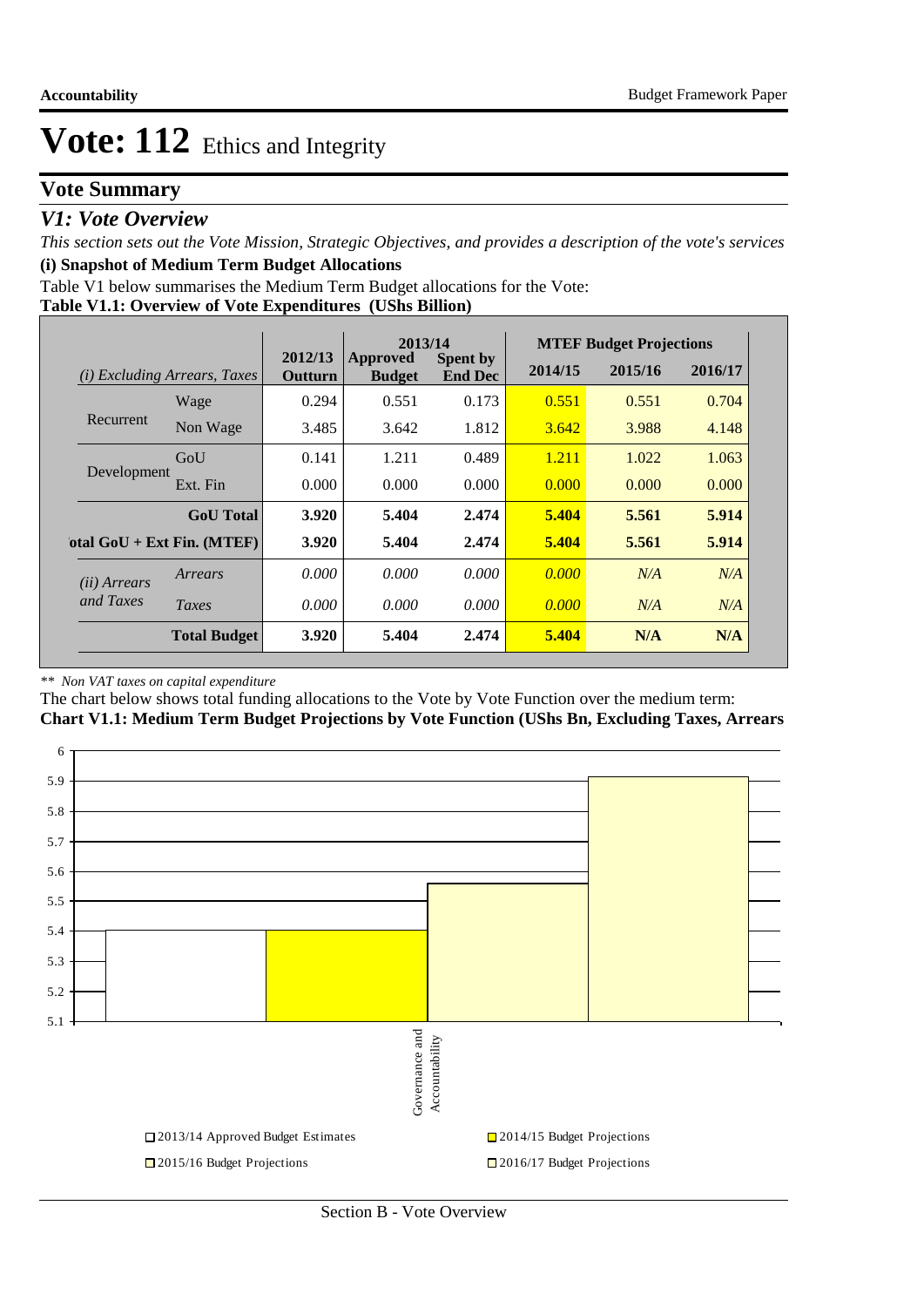### **Vote Summary**

### **(ii) Vote Mission Statement**

The Vote's Mission Statement is:

*To Coordinate National efforts against corruption and empower the Ugandan society to uphold moral values and principles.*

#### **(iii) Vote Outputs which Contribute to Priority Sector Outcomes**

The table below sets out the vote functions and outputs delivered by the vote which the sector considers as contributing most to priority sector outcomes.

| <b>Sector Outcome 1:</b>                                                                        | <b>Sector Outcome 2:</b>                                                                 | <b>Sector Outcome 3:</b>                                                                      |
|-------------------------------------------------------------------------------------------------|------------------------------------------------------------------------------------------|-----------------------------------------------------------------------------------------------|
| <b>Efficient service delivery through</b><br>formulation and monitoring of credible<br>budgets. | Compliance to accountability policies,<br>service delivery standards and<br>regulations. | <b>Accountability Sector's contribution to</b><br>economic growth and development<br>enhanced |
| Vote Function: 1452 Governance and Accountability                                               |                                                                                          |                                                                                               |
| <b>Outputs Contributing to Outcome 1:</b>                                                       | <b>Outputs Contributing to Outcome 2:</b>                                                | <b>Outputs Contributing to Outcome 3:</b>                                                     |
| None                                                                                            | <b>Outputs Provided</b>                                                                  | None                                                                                          |
|                                                                                                 | 145201 Formulation and monitoring of<br>Policies, laws and strategies                    |                                                                                               |
|                                                                                                 | 145202 Public education and awareness                                                    |                                                                                               |
|                                                                                                 | 145204 National Anti Corruption Startegy<br>Coordinated                                  |                                                                                               |

#### **Table V1.2: Sector Outcomes, Vote Functions and Key Outputs**

### *V2: Past Vote Performance and Medium Term Plans*

*This section describes past and future vote performance, in terms of key vote outputs and plans to address sector policy implementation issues.* 

#### **(i) Past and Future Planned Vote Outputs**

*2012/13 Performance*

1. Dissemination of the NACS in Eastern and Karamoja regions of Uganda.

The Directorate for Ethics and Integrity is the coordinator of all Government efforts to fight corruption and rebuilding of Ethics and Integrity in Uganda. In the period July 2011 – February 2012, the Directorate for Ethics and Integrity disseminated the National Anti-Corruption Strategy (NACS) to seven Local Governments in Eastern Uganda and the Karamoja region namely: Kaabong District, Moroto District, Napak District, Nakapiripirit District, Amudat District, Amuria District and Bulambuli District.

The NACS is a five year overarching planning framework and agenda to achieve a Public Service that appreciates and embraces integrity; accepts the need for transparency and accountability; and ensures full compliance with anti corruption regulatory and legal requirements to effective and efficient delivery of services. The NACS sets a sector wide institutional framework under the umbrella of the Inter Agency Forum to provide a coordination mechanism for all anti corruption agencies.

2. Monitored the Implementation of the National Anti-Corruption Strategy as well as assessing the effectiveness of anti corruption strategies at Local government level.

Under the auspices of the Inter Agency forum (IAF) the Directorate for Ethics and Integrity coordinated and facilitated a joint IAF exercise in which the Hon. MSEI together with other heads of IAF institutions conducted regional inspections to assess the effectiveness of anti corruption measures in the Karamoja region particularly the districts of Kaabong, Amudat, Nakapiripit ,Moroto and Napak among others.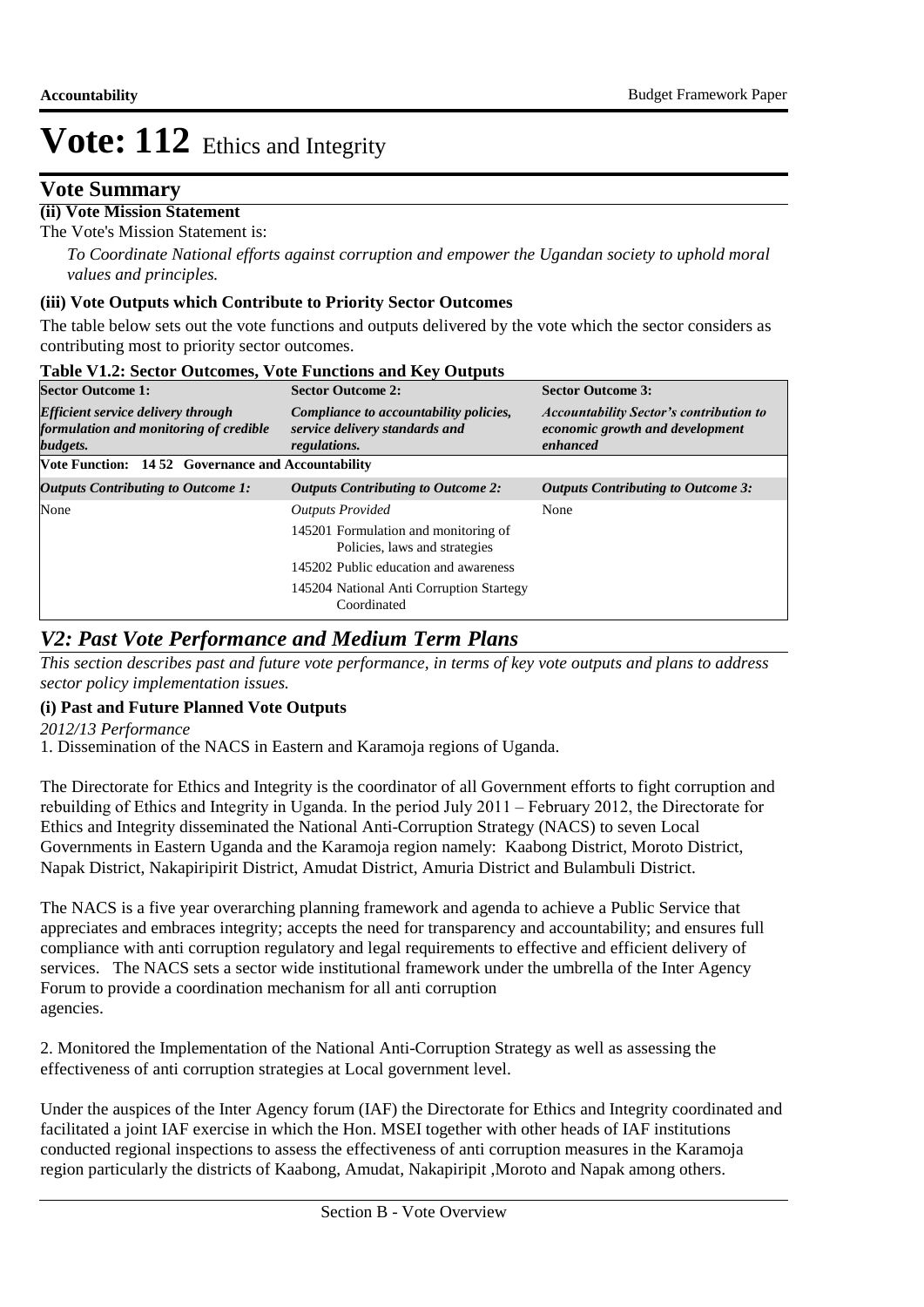## **Vote Summary**

This exercise was aimed at evaluating progress, extent and quality of implementation of NACS and document progress against the strategic objective of increasing public demand for accountability.

3. Establishment of five District Integrity Promotion Forums:

In its efforts to improve transparency and accountability at Local Government level, the Directorate for Ethics and Integrity coordinated efforts that led to the formation of five District Integrity Promotion Forums in Kaabong District, Bulambuli District, Amuria District, Moroto District and Nakapiripirit District. Like the Inter Agency Forum (IAF) at the Center, the Integrity Forum is a coordination mechanism for promoting ethical conduct, integrity and accountability in local governments.

4. Integration of ethical values in the primary school curriculum:

In its efforts to rebuild ethics and integrity in schools, the Directorate for Ethics and Integrity in consultation with the National curriculum Development Center has revised the primary school Curriculum with a view of integrating ethical values in school. During this financial year, the Directorate conducted trainings for Tutors of Primary Teachers Colleges in Western Uganda (Bwera PTC,Bundibugyo PTC and Canon Apollo PTC) to enhance their skills of integrating ethical values in Primary Teacher Training Programs.

5. Anti corruption laws popularized.

In September 2011, the Directorate for Ethics and Integrity developed and successfully pre-tested the Simplified versions of three key anti corruption laws in Soroti namely:

□ The Whistleblower Protection Act 2010

□ The Anti Corruption Act 2009

 $\Box$  The Access to Information Act 2005.

The Directorate has already incorporated into the popular versions the views raised by the pre-test group. The final popular version is ready for printing and dissemination.

6. Amendment of the Leadership Code Act

In the period under review, the Directorate for Ethics and Integrity also made amendments to the Leadership Code Act 2002 to among others establish the Leadership Code Tribunal in line with Article 235A of the Constitution. The Tribunal is intended to enhance the enforcement of the Code. The Principles for the Leadership Code Amendment were submitted to Cabinet.

7. Tabled the Anti Pornography Bill before Parliament

The Directorate for Ethics and Integrity has developed and obtained a certificate of financial implications for the Anti-pornography Bill. Presently, the Bill has been tabled before Parliament for the first reading and is currently being scrutinized by the Committee on Gender and Social Services. It is hoped that with the new Anti Pornography Act in force, Uganda will be in position to check some of the harmful effects that are associated with unregulated vending, promotion as well as consumption of pornographic material.

8. Secretariat and coordination function provided for the IAF

As the coordinating agency for the IAF, the Directorate for Ethics and Integrity was able to facilitate and manage three high level meetings of the Heads of the IAF institutions. As a result, synergies are increasingly being built amongst the members of the IAF and key decisions regarding the management of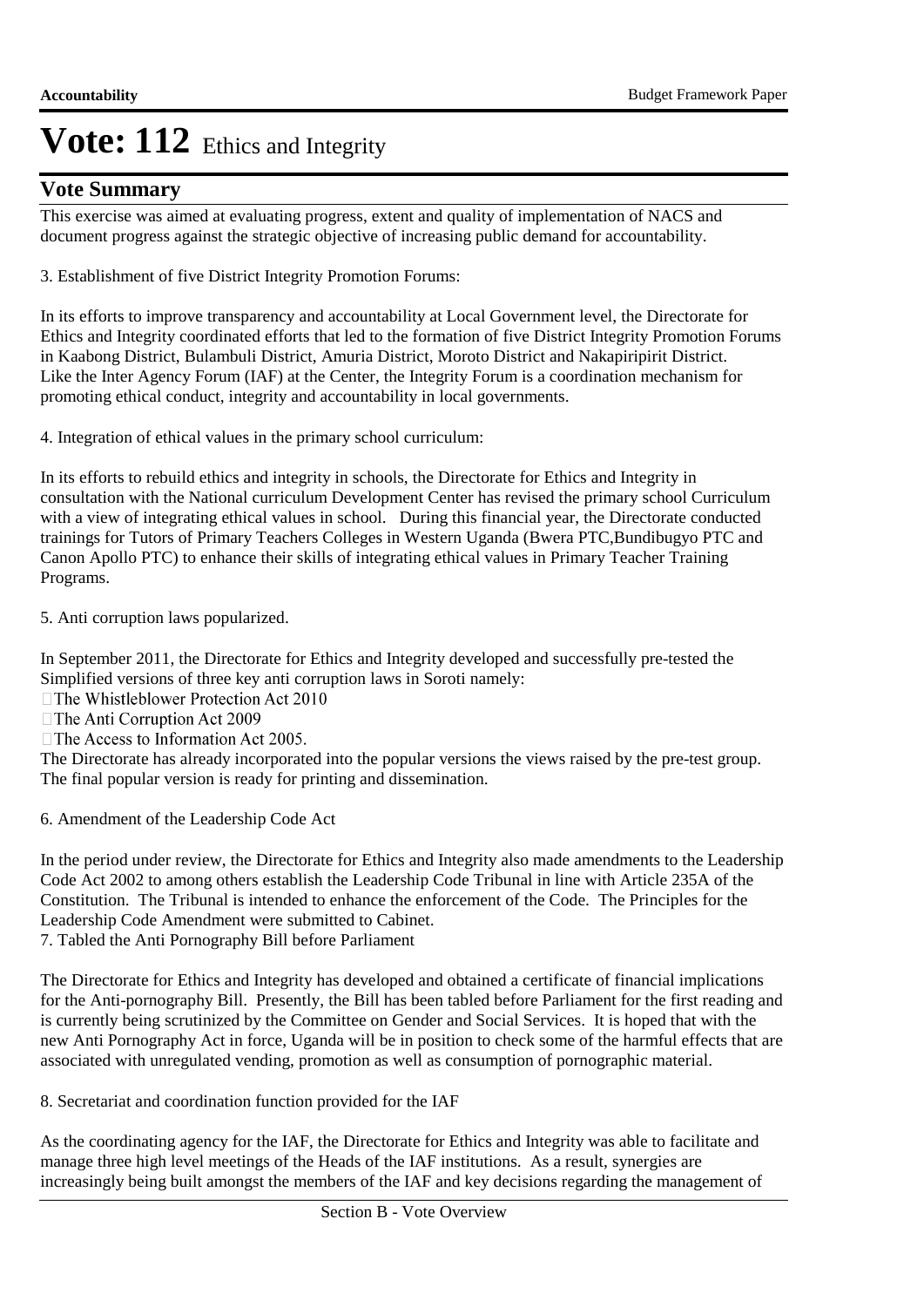### **Vote Summary**

cases especially trans nationally organized crime / corruption have been taken.

#### 9. Completed the Review of the UNCAC and report published:

Each State party to the United Nations Convention against Corruption is required to undertake self assessment on the implementation of the convention.lt was also agreed that Countries peer review each other as to learn from each other and share best practices

In the period July 2011 to February 2012, the Directorate for Ethics and Integrity completed the self assessment review of Uganda's efforts to implement the United Nations Convention Against Corruption (UNCAC). Uganda was peer reviewed by experts from Ghana and Romania and submitted her report to UNODC .The Uganda's report (one of the few from the African continent) can be accessed at www.unodc.org.

#### *Preliminary 2013/14 Performance*

- 1. Conducted training to integrate ethical values in 2 PTCs (Arua and Lodonga Core PTCS)
- 2. Conducted training to build capacity of 6 District Integrity Promotion Forum (Masaka and Rakai)

3. Conducted sensitization seminars for 13 schools in Kampala district on the danger of drug abuse and immorality.

- 4. Developed IEC materials for the dissemination of National ethical values Policy
- 5. Conducted a consultative meeting on training manual and resource book for law enforcement agencies.
- 6. Disseminated anti corruption laws in Mukono, Buvuma Island, Buikwe and Kayunga districts.
- 7.Initiated legislation for Anti Corruption Court.
- 8.Reviewed the Zero Tolerance to Corruption Policy.
- 9. Reviewed the Qui Tam law principles.
- 10. Developed Citizens's Hanbook on anti corruption.
- Handled whistleblowers cases.
- 11. Printed 100 copies of the National Ethical Values Policy
- 12. Printed 500 copies of the Simplified version of the Anti Corruption laws
- 13. Conducted 4 workshops to coordinate anti corruption efforts (roll IAF) in local governments.

14. Printed IEC materials

15.Conducted 2 IAF sub working Group meetings (PEC sub working Group)

#### **Table V2.1: Past and 2014/15 Key Vote Outputs\***

| <i>Vote, Vote Function</i><br><b>Key Output</b>   | <b>Approved Budget and</b><br><b>Planned outputs</b>            |       | 2013/14<br><b>Spending and Outputs</b><br><b>Achieved by End Dec</b> |       | 2014/15<br><b>Proposed Budget and</b><br><b>Planned Outputs</b>                                                                                                                                    |       |
|---------------------------------------------------|-----------------------------------------------------------------|-------|----------------------------------------------------------------------|-------|----------------------------------------------------------------------------------------------------------------------------------------------------------------------------------------------------|-------|
| <b>Vote: 112 Ethics and Integrity</b>             |                                                                 |       |                                                                      |       |                                                                                                                                                                                                    |       |
| Vote Function: 1452 Governance and Accountability |                                                                 |       |                                                                      |       |                                                                                                                                                                                                    |       |
| Output: 145201                                    |                                                                 |       | Formulation and monitoring of Policies, laws and strategies          |       |                                                                                                                                                                                                    |       |
| Description of Outputs:                           |                                                                 |       | 2                                                                    |       | <b>Four functional IAF working</b><br><b>Groups, namely; Legal Task</b><br><b>Force, NACS Technical</b><br>working Group, ACPPP Task<br><b>Force and Communication</b><br>working Group functional |       |
| Performance Indicators:                           |                                                                 |       |                                                                      |       |                                                                                                                                                                                                    |       |
| No. of functional IAF<br>working groups           |                                                                 |       | $\overline{c}$                                                       |       |                                                                                                                                                                                                    |       |
|                                                   | Output Cost: UShs Bn:                                           | 0.864 | $UShs Bn$ :                                                          | 0.119 | <b>UShs Bn:</b>                                                                                                                                                                                    | 0.935 |
| Output: 145202                                    | <b>Public education and awareness</b>                           |       |                                                                      |       |                                                                                                                                                                                                    |       |
| Description of Outputs:                           | 10 district integrity promotion<br>forums established and their |       | established 6 district integrity<br>forums                           |       | 20 district integrity promotion<br>forums established and their                                                                                                                                    |       |

Section B - Vote Overview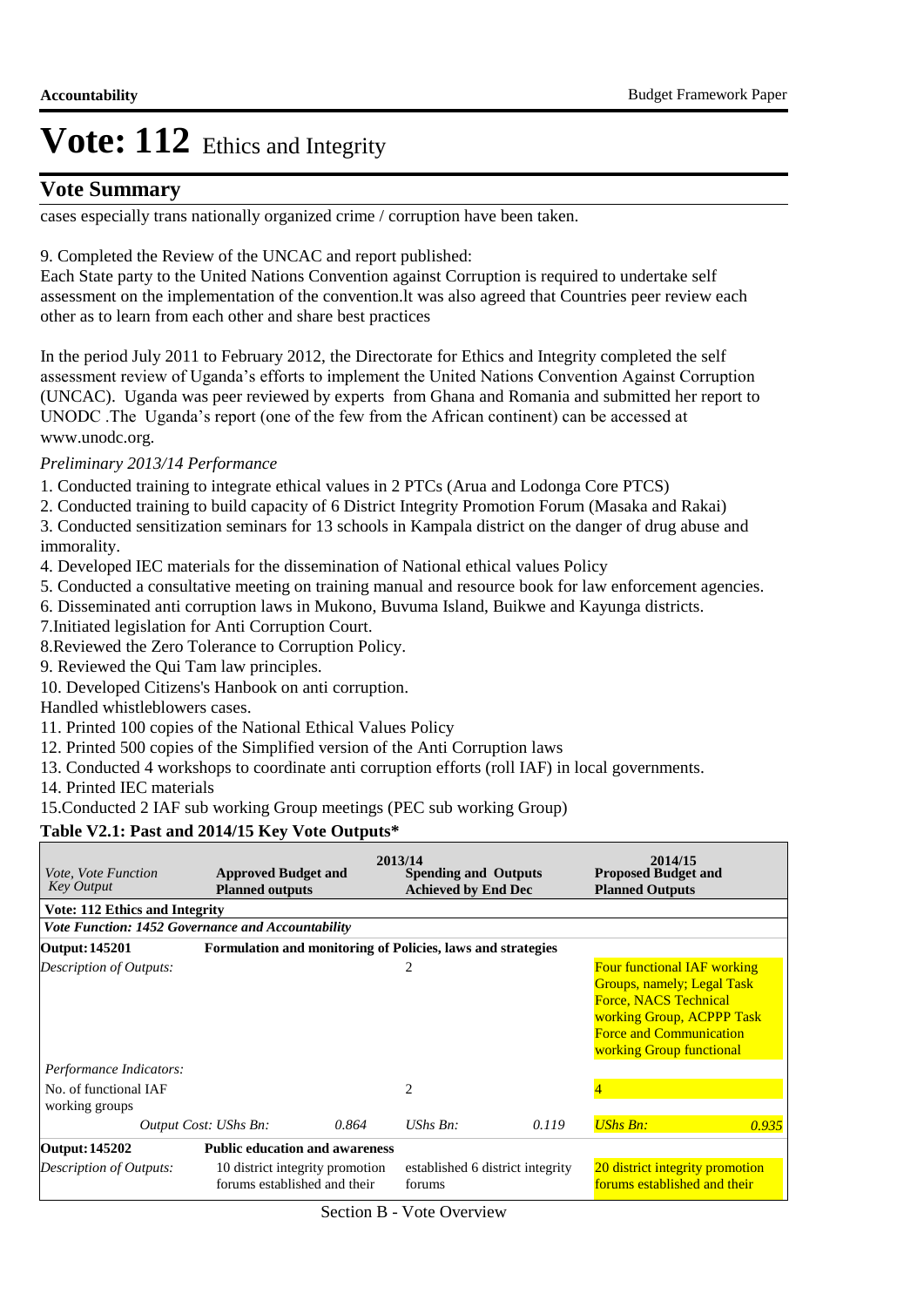### **Vote Summary**

| <i>Vote, Vote Function</i><br><b>Key Output</b> | <b>Approved Budget and</b><br><b>Planned outputs</b>                        |       | 2013/14<br><b>Spending and Outputs</b><br><b>Achieved by End Dec</b> |                                  | 2014/15<br><b>Proposed Budget and</b><br><b>Planned Outputs</b>                           |       |
|-------------------------------------------------|-----------------------------------------------------------------------------|-------|----------------------------------------------------------------------|----------------------------------|-------------------------------------------------------------------------------------------|-------|
|                                                 | capacity enhanced                                                           |       |                                                                      |                                  | capacity enhanced                                                                         |       |
| Output Cost: UShs Bn:                           |                                                                             | 0.633 | UShs $Bn$ :                                                          | 0.130                            | <b>UShs Bn:</b>                                                                           | 0.997 |
| Output: 145204                                  | <b>National Anti Corruption Startegy Coordinated</b>                        |       |                                                                      |                                  |                                                                                           |       |
| Description of Outputs:                         | National Anti Corruption<br>Strategy (NACS) disseminated<br>to 20 districts |       | for the new NACS in four<br>districts                                | started the consultative process | <b>National Anti Corruption</b><br><b>Strategy (NACS) disseminated</b><br>to 40 districts |       |
| Output Cost: UShs Bn:                           |                                                                             | 0.963 | UShs $Bn$ :                                                          | 0.163                            | <b>UShs Bn:</b>                                                                           | 0.274 |
| <b>Vote Function Cost</b>                       | $UShs$ $Bn$ :                                                               |       | 5.404 UShs Bn:                                                       |                                  | 2.474 <i>UShs Bn:</i>                                                                     | 5.404 |
| <b>Cost of Vote Services:</b>                   | UShs $Bn$ :                                                                 |       | $5.404$ UShs Bn:                                                     |                                  | $2.474$ UShs Bn:                                                                          | 5.404 |

*\* Excluding Taxes and Arrears*

*2014/15 Planned Outputs*

/..1. Review of Leadership Code Act completed

2. Asset Recovery Legislation developed.

3. Annual self assessment of compliance with Regional and International anti Corruption Legal Instruments undertaken.

4. Popular Version of anti-corruption laws disseminated to 12 districts.

5.. Implementation reports of Commissions of Inquiry into corruption reviewed.

6. Approved National ethical values disseminated to 840 key stakeholders (District leaders, Teachers,

Cultural leaders, CSO partners, Academicians, Opinion leaders and special interest groups) in 16 sub regions of Uganda.

7. Integration and implementation of Ethical values effectively enhanced in 6 PTCs.

8. Accountability and effective leadership enhanced in Local governments

9. Support to implementation of codes of conduct among professional bodies provided.

10. Coordination of ACPPP strengthened.

11.. National anti corruption efforts coordinated.

12. Human resources effectively managed.

13. Sufficient financial resources mobilized, managed and accounted for.

14. Public Procurement and Public disposal functions effectively managed.

15. DEI IEC strategy effective#@ly managed.

#### **Table V2.2: Past and Medium Term Key Vote Output Indicators\***

| <i>Vote Function Key Output</i>                  | 2012/13        | 2013/14          |                              |         | <b>MTEF Projections</b> |         |  |
|--------------------------------------------------|----------------|------------------|------------------------------|---------|-------------------------|---------|--|
| <b>Indicators and Costs:</b>                     | <b>Outturn</b> | Approved<br>Plan | Outturn by<br><b>End Dec</b> | 2014/15 | 2015/16                 | 2016/17 |  |
| <b>Vote: 112 Ethics and Integrity</b>            |                |                  |                              |         |                         |         |  |
| Vote Function:1452 Governance and Accountability |                |                  |                              |         |                         |         |  |
| No. of functional IAF working                    |                |                  | ◠                            |         | $\overline{4}$          |         |  |
| groups                                           |                |                  |                              |         |                         |         |  |
| <i><b>Vote Function Cost (UShs bn)</b></i>       | 3.920          | 5.404            | 2.474                        | 5.404   | 5.561                   | 5.914   |  |
| <b>Cost of Vote Services (UShs Bn)</b>           | 3.920          | 5.404            | 2.474                        | 5.404   | 5.561                   | 5.914   |  |

#### *Medium Term Plans*

The following are the key priorities for vote 112 over the Medium term:

 1. Complete the review of staff establishment and embark on recruitment of more staff to fill all vacant positions.

2. Continue strengthening the anti corruption legal framework by developing new legislation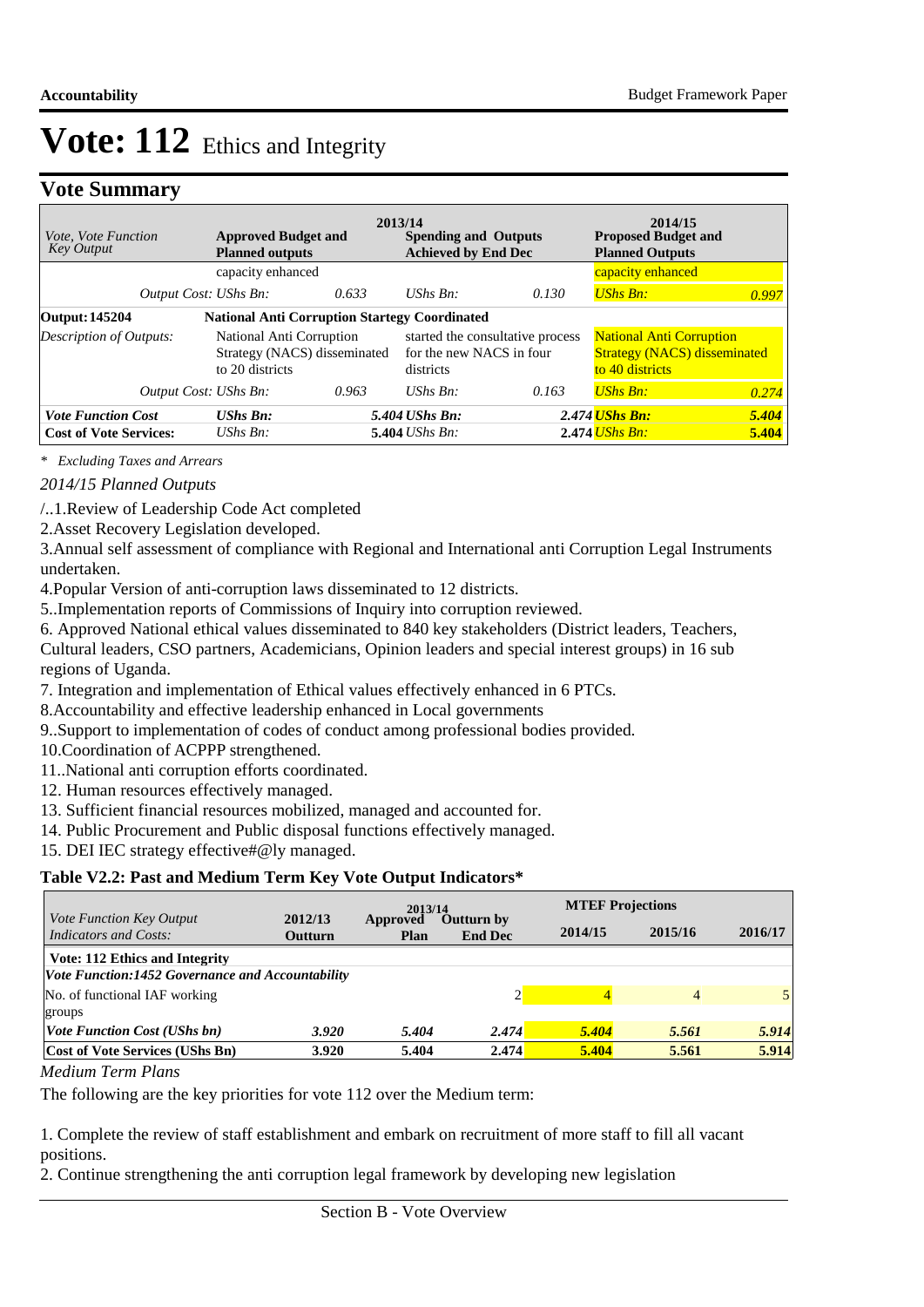### **Vote Summary**

3. Continue with the dissemination of National Strategy to fight corruption and the popularized versions of the new anti 4. corruption legislations to Ministries, Departments, Agencies, Local government and the public.

 5. Continue monitoring the progress of the implementation of the National Anti Corruption Strategy

6. Continue strengthening the capacity of the District Integrity Forums and CSOs to enable them effectively participate in the fight against corruption

#### **(ii) Efficiency of Vote Budget Allocations**

Significant budget allocations have been made to key services delivery outouts and programs in comparison with administrative services. Key cost drivers under administration include rent.

#### **Table V2.3: Allocations to Key Sector and Service Delivery Outputs over the Medium Term**

|                                 | $(i)$ Allocation (Shs Bn) |  |                                 | $(ii)$ % Vote Budget |       |           |                                 |             |
|---------------------------------|---------------------------|--|---------------------------------|----------------------|-------|-----------|---------------------------------|-------------|
| <b>Billion Uganda Shillings</b> |                           |  | 2013/14 2014/15 2015/16 2016/17 |                      |       |           | 2013/14 2014/15 2015/16 2016/17 |             |
| <b>Key Sector</b>               | 2.5                       |  | 3.3                             | 3.3                  | 45.5% | $-40.8\%$ |                                 | 58.5% 55.4% |
| Service Delivery                | 1.6                       |  | 2.4                             | 2.5                  | 29.5% | 23.5%     | $43.9\%$                        | 41.6%       |

**Table V2.4: Key Unit Costs of Services Provided and Services Funded (Shs '000)**

#### **(iii) Vote Investment Plans**

N/A

#### **Table V2.5: Allocations to Capital Investment over the Medium Term**

|                                           | $(i)$ Allocation (Shs Bn) |                  |                                 | $(ii)$ % Vote Budget |               |                                 |                     |           |
|-------------------------------------------|---------------------------|------------------|---------------------------------|----------------------|---------------|---------------------------------|---------------------|-----------|
| <b>Billion Uganda Shillings</b>           |                           |                  | 2013/14 2014/15 2015/16 2016/17 |                      |               | 2013/14 2014/15 2015/16 2016/17 |                     |           |
| Consumption Expendture (Outputs Provided) | 4.2                       | 4.2              | 5.1                             | 5.4                  | 77.6%         | 77.6%                           | $91.3\%$            | 91.8%     |
| <b>Investment</b> (Capital Purchases)     | 1.2                       | 1.2 <sub>1</sub> | 0.5                             | 0.5                  | 22.4%         | 22.4%                           | 8.7%                | $8.2\%$   |
| <b>Grand Total</b>                        | 5.4                       | 5.4              | 5.6                             | 5.9                  | <b>100.0%</b> |                                 | $100.0\%$ $100.0\%$ | $100.0\%$ |

 $N/A$ 

#### **Table V2.6: Major Capital Investments**

| <b>Project, Programme</b>                                   | 2013/14                                                                   |                                                                                         | 2014/15                                                                   |
|-------------------------------------------------------------|---------------------------------------------------------------------------|-----------------------------------------------------------------------------------------|---------------------------------------------------------------------------|
| <b>Vote Function Output</b><br><b>UShs Thousand</b>         | <b>Approved Budget, Planned</b><br><b>Outputs (Quantity and Location)</b> | <b>Actual Expenditure and</b><br><b>Outputs by September</b><br>(Quantity and Location) | <b>Proposed Budget, Planned</b><br><b>Outputs (Quantity and Location)</b> |
| Project 1226 Support to Directorate of Ethics and Integrity |                                                                           |                                                                                         |                                                                           |
| 145271 Acquisition of Land<br>by Government                 |                                                                           |                                                                                         | acquisition of land for<br>construction of office<br>accomodation         |
| <b>Total</b>                                                | $\bf{0}$                                                                  | 0                                                                                       | 1,000,000                                                                 |
| <b>GoU</b> Development                                      | 0                                                                         | 0                                                                                       | 1.000.000                                                                 |
| <b>External Financing</b>                                   | 0                                                                         | 0                                                                                       | $\theta$                                                                  |

#### **(iv) Vote Actions to improve Priority Sector Outomes**

Two key policy and strategic actions to address vote function performance in 2014/15 are: a) The development and launched of the National Ethical Values policy which is aimed at championing the proactive approach in the fight against corruption. Especially, this policy is meant to respond to the escalating moral decadence in the society leading to public apathy and glorification of the corrupt. B) the development of the 4th cycle of the National Anti corruption strategy (NACS) which is the national plan and framework that guide sectors anti corruption action over the next five years. In addition to the two policies, all approved vacant positions will be advetised and filled to strenghtened the human resource capacity.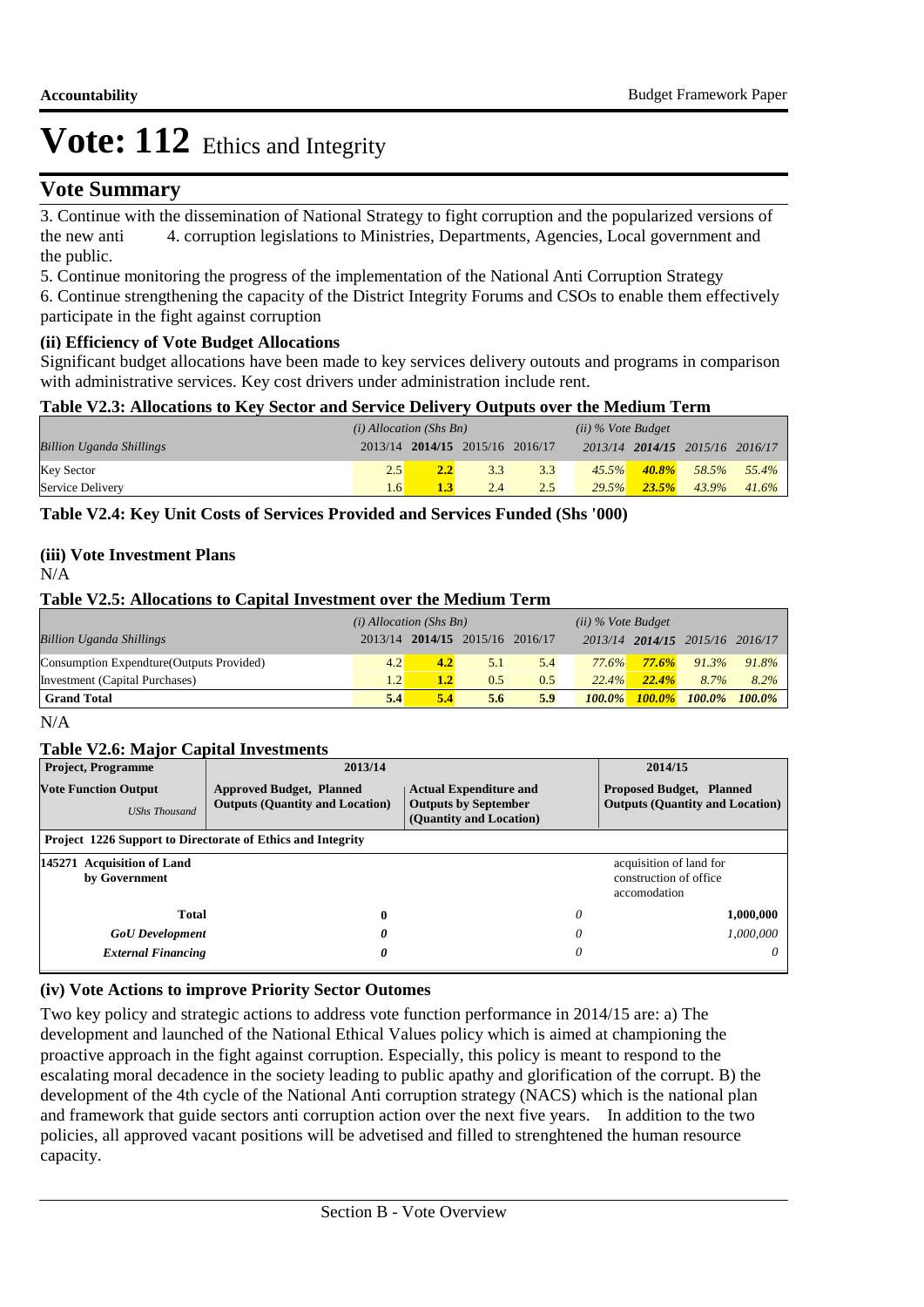## **Vote Summary**

|                                                                                                                                                                                                                                                                                           | Table V2.7: Priority Vote Actions to Improve Sector Performance                                                        |                                                                                                                                                                   |                                                                                                                                    |  |  |  |  |  |
|-------------------------------------------------------------------------------------------------------------------------------------------------------------------------------------------------------------------------------------------------------------------------------------------|------------------------------------------------------------------------------------------------------------------------|-------------------------------------------------------------------------------------------------------------------------------------------------------------------|------------------------------------------------------------------------------------------------------------------------------------|--|--|--|--|--|
| 2013/14 Planned Actions:                                                                                                                                                                                                                                                                  | 2013/14 Actions by Sept:                                                                                               | 2014/15 Planned Actions:                                                                                                                                          |                                                                                                                                    |  |  |  |  |  |
|                                                                                                                                                                                                                                                                                           | Sector Outcome 2: Compliance to accountability policies, service delivery standards and regulations.                   |                                                                                                                                                                   |                                                                                                                                    |  |  |  |  |  |
| Vote Function: 1452 Governance and Accountability                                                                                                                                                                                                                                         |                                                                                                                        |                                                                                                                                                                   |                                                                                                                                    |  |  |  |  |  |
| VF Performance Issue:                                                                                                                                                                                                                                                                     | and stragies.                                                                                                          | Inadequate human and financial resources to monitor the implementation of anti corruption policies                                                                |                                                                                                                                    |  |  |  |  |  |
| Train 6 staff to enhance their<br>capacity to effectively<br>implement National anti<br>corruption Strategy.                                                                                                                                                                              | 4 staff completed training in<br>Project Planning and<br>Management, and<br>Administration and Financial<br>Management | Advertise and fill all approved<br>40% vacant positions                                                                                                           | Filling all DEI vacant staff<br>establishment and develop<br>appropriate framework for<br>monitoring the implementation<br>of NACS |  |  |  |  |  |
| VF Performance Issue:                                                                                                                                                                                                                                                                     |                                                                                                                        | Inadequate public participation and Involvement in promotion of ethical behaviour.                                                                                |                                                                                                                                    |  |  |  |  |  |
| 20 new non state<br>organisations was brought on<br>board to Strenghten the<br>Public Private partnership to<br>mobilise the public to demand<br>for service delivery.<br>Strenghten more Integrity<br>promotion forums to provide<br>a platform for the public to<br>dialogue on account | brought 2 NGOs on board<br>(Family Network and Rising)<br>$Sun)$ .                                                     | <b>Build capacity of the 20 non</b><br>state actors and 20 integrity<br>promotion forums to<br>effectively mobilise the public<br>to demand for service delivery. | <b>Functional district integrity</b><br>promotion forum and active<br>CSOs participation.                                          |  |  |  |  |  |
| <b>VF Performance Issue:</b>                                                                                                                                                                                                                                                              | attaining national accountability goals.                                                                               | Need for an effective framework to enable IAF Institutions to work as a unit with the objective of                                                                |                                                                                                                                    |  |  |  |  |  |
| Conduct joint Monitoring<br>with sector institutions<br>mandated to undertake<br>monitoring of service delivery.                                                                                                                                                                          | No Joint monitorng done for<br>this quarter                                                                            | Joint Monitoring with sector<br>institutions mandated to<br>undertake monitoring<br>conducted.                                                                    | full Implementation of the<br><b>NACS 2013 -18 (creating</b><br>national ownership)                                                |  |  |  |  |  |

# *V3 Proposed Budget Allocations for 2014/15 and the Medium Term*

*This section sets out the proposed vote budget allocations for 2014/15 and the medium term, including major areas of expenditures and any notable changes in allocations.* 

#### **Table V3.1: Past Outturns and Medium Term Projections by Vote Function\***

|                                       |                           |                        | 2013/14                            |         | <b>MTEF Budget Projections</b> |         |  |
|---------------------------------------|---------------------------|------------------------|------------------------------------|---------|--------------------------------|---------|--|
|                                       | 2012/13<br><b>Outturn</b> | Appr.<br><b>Budget</b> | <b>Spent by</b><br><b>End Sept</b> | 2014/15 | 2015/16                        | 2016/17 |  |
| <b>Vote: 112 Ethics and Integrity</b> |                           |                        |                                    |         |                                |         |  |
| 1452 Governance and Accountability    | 3.920                     | 5.404                  | 0.792                              | 5.404   | 5.561                          | 5.914   |  |
| <b>Total for Vote:</b>                | 3.920                     | 5.404                  | 0.792                              | 5.404   | 5.561                          | 5.914   |  |

#### **(i) The Total Budget over the Medium Term**

The total resource envelope for vote 112 is 5,510 billion in F/Y 2014/15

#### **(ii) The major expenditure allocations in the Vote for 2014/15**

The total allocation for Vote 112 during the F/Y 2014/15 will be 5.510 billion. Of this amount, wages  $=$ 0.550, non wage recurrent = 3.642, Domestic Development = .211 billion, Programme 01 - Finance and administration will take 2.261 billion (wages  $= 0.301$  and non wage  $= 1.960$ ). Programme 02 - Ethics Education will receive .994 (wages are  $0.103$  and non wage recurrent = 0.894). Programme  $03$  - Legal Services will receive  $0.872$  (wages = 0.136 and non wage recurrent = 0.738). Programme 04 - Internal audit will receive  $0.011$  (wages = 0.011 and non wage recurrent = 0.05)

#### **(iii) The major planned changes in resource allocations within the Vote for 2014/15**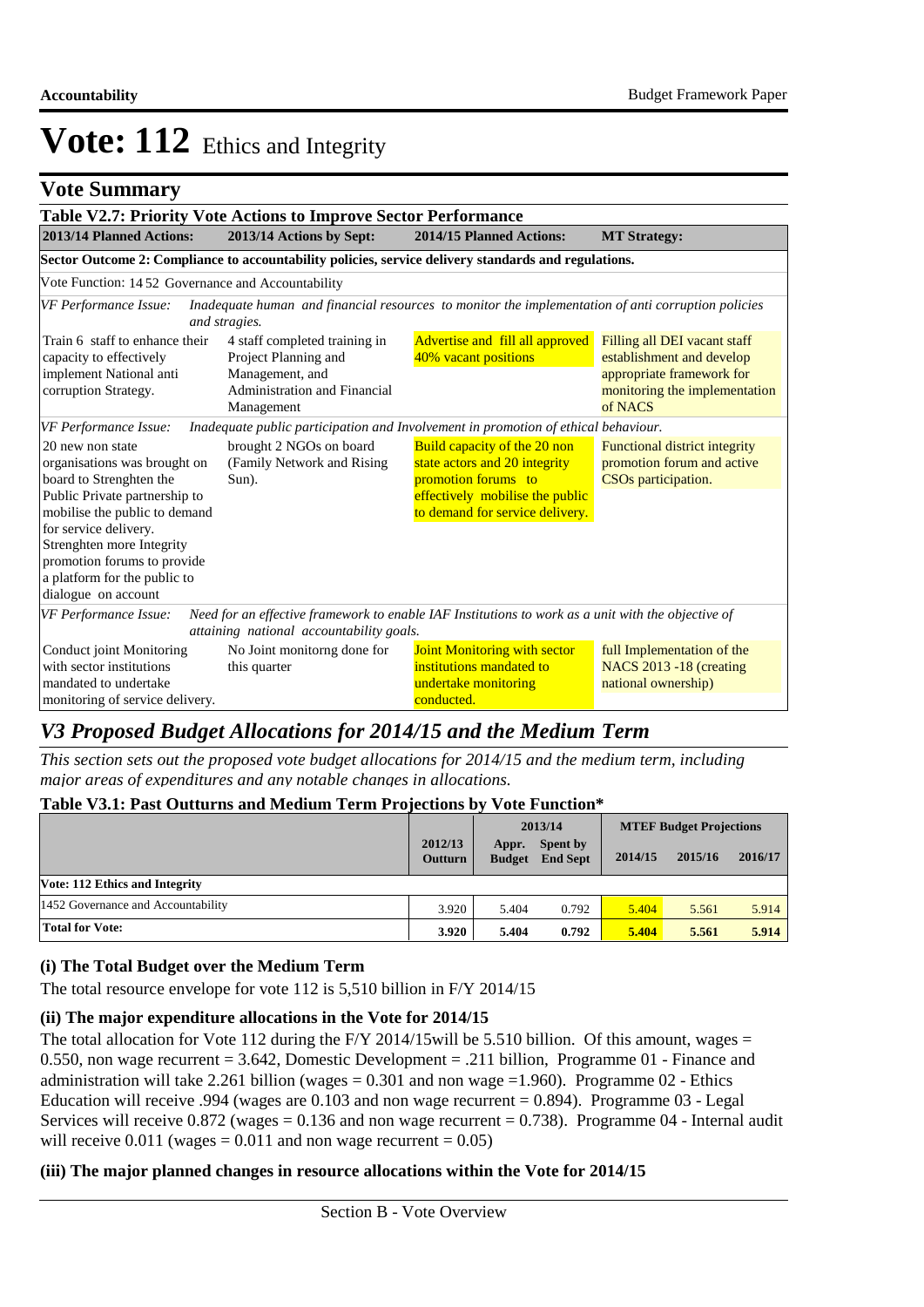## **Vote Summary**

There is no major planned changes in the resource allocations in F/Y 2014/15

|                        |                                                   | Table V3.2: Key Changes in Vote Resource Allocation<br>Changes in Budget Allocations and Outputs from 2013/14 Planned Levels: |         | <b>Justification for proposed Changes in</b>                                                |
|------------------------|---------------------------------------------------|-------------------------------------------------------------------------------------------------------------------------------|---------|---------------------------------------------------------------------------------------------|
|                        | 2014/15                                           | 2015/16                                                                                                                       | 2016/17 | <b>Expenditure and Outputs</b>                                                              |
|                        | Vote Function: 1402 Governance and Accountability |                                                                                                                               |         |                                                                                             |
| Output:                | 1452 02 Public education and awareness            |                                                                                                                               |         |                                                                                             |
| <b>UShs Bn:</b>        | $0.364$ UShs Bn:                                  | $1.007$ UShs Bn:                                                                                                              |         | 1.028 0.344 allocation for dissemination of<br>NACS was tranfered to Ethics Education       |
|                        |                                                   |                                                                                                                               |         | as the programe core mandate is<br>creation of public awareness and<br>education.           |
| Output:                |                                                   | 1452 04 National Anti Corruption Startegy Coordinated                                                                         |         |                                                                                             |
| <b>UShs Bn:</b>        | $-0.689$ UShs Bn:                                 | $-0.163$ UShs Bn:                                                                                                             |         | -0.163 0.689 was tranfered to Ethics Education<br>for effective dissemination of NACS.      |
| Output:                | 1452 71 Acquisition of Land by Government         |                                                                                                                               |         |                                                                                             |
| <b>UShs Bn:</b>        | $1.000$ UShs Bn:                                  | $0.000$ UShs Bn:                                                                                                              |         | 0.000 1.000 was allocated for acquisition of                                                |
|                        | acqusition of a permanet                          |                                                                                                                               |         | land to enable the vote to build own                                                        |
|                        | home for the Directorate                          |                                                                                                                               |         | office accomomdation.                                                                       |
| will reduce on the     |                                                   |                                                                                                                               |         |                                                                                             |
|                        | inconvinence of shortage of                       |                                                                                                                               |         |                                                                                             |
| rent in the long time. | office space and save on                          |                                                                                                                               |         |                                                                                             |
| Output:                |                                                   | 1452 76 Purchase of Office and ICT Equipment, including Software                                                              |         |                                                                                             |
| <b>UShs Bn:</b>        | $-0.300$ UShs Bn:                                 | $0.072$ UShs Bn:                                                                                                              |         | $0.072$ There was -0.3 change in allocation for                                             |
|                        |                                                   |                                                                                                                               |         | purchase of ICT and equipment because                                                       |
|                        |                                                   |                                                                                                                               |         | a percentage of this requirement was<br>purchased in 2013/14                                |
| Output:                |                                                   | 1452 78 Purchase of Office and Residential Furniture and Fittings                                                             |         |                                                                                             |
| <b>UShs Bn:</b>        | $-0.599$ UShs Bn:                                 | $-0.710$ UShs Bn:                                                                                                             |         | $-0.710$ There was a drop of 0.599 in allocation<br>under this vote function because a good |
|                        |                                                   |                                                                                                                               |         | number of furniture were purchased in<br>2013/14                                            |

## *V4: Vote Challenges for 2014/15 and the Medium Term*

*This section sets out the major challenges the vote faces in 2014/15 and the medium term which the vote has been unable to address in its spending plans.*

The key unfunded priorities for Vote 112 in F/Y 2014/15 are: a) Acquisition of land and construction of office accomodation. B) establishment of the Leadership Code Tribunal.

| <b>Additional Requirements for Funding and</b><br><b>Outputs in 2014/15:</b> |                                                                     | <b>Justification of Requirement for</b><br><b>Additional Outputs and Funding</b>                                                                                                                                                                                                                                                                                                                                                                                                                                                                                 |  |
|------------------------------------------------------------------------------|---------------------------------------------------------------------|------------------------------------------------------------------------------------------------------------------------------------------------------------------------------------------------------------------------------------------------------------------------------------------------------------------------------------------------------------------------------------------------------------------------------------------------------------------------------------------------------------------------------------------------------------------|--|
| Vote Function: 14 Governance and Accountability                              |                                                                     |                                                                                                                                                                                                                                                                                                                                                                                                                                                                                                                                                                  |  |
| 1452<br>Output:                                                              |                                                                     |                                                                                                                                                                                                                                                                                                                                                                                                                                                                                                                                                                  |  |
| $UShs Bn:$<br>0.000                                                          |                                                                     | The unfunded outputs for 2013/14 is the establisment of the<br>Leadership Code Tribunal estimated at the cost of 2.6 bn UG Shs.<br>This output is intended to enforce the values of integrity and<br>proper conduct in the leadership of Uganda, values which are<br>critical in the pursuit of development, democracy, good<br>governance and the promotion of rule of law. There is urgent need<br>to establish a Leadership Code Tribunal inorder to effectively<br>enforce the the Leadership Code Act in line with Constitutional<br>provisions as amended. |  |
| Output:                                                                      | 1452 01 Formulation and monitoring of Policies, laws and strategies |                                                                                                                                                                                                                                                                                                                                                                                                                                                                                                                                                                  |  |